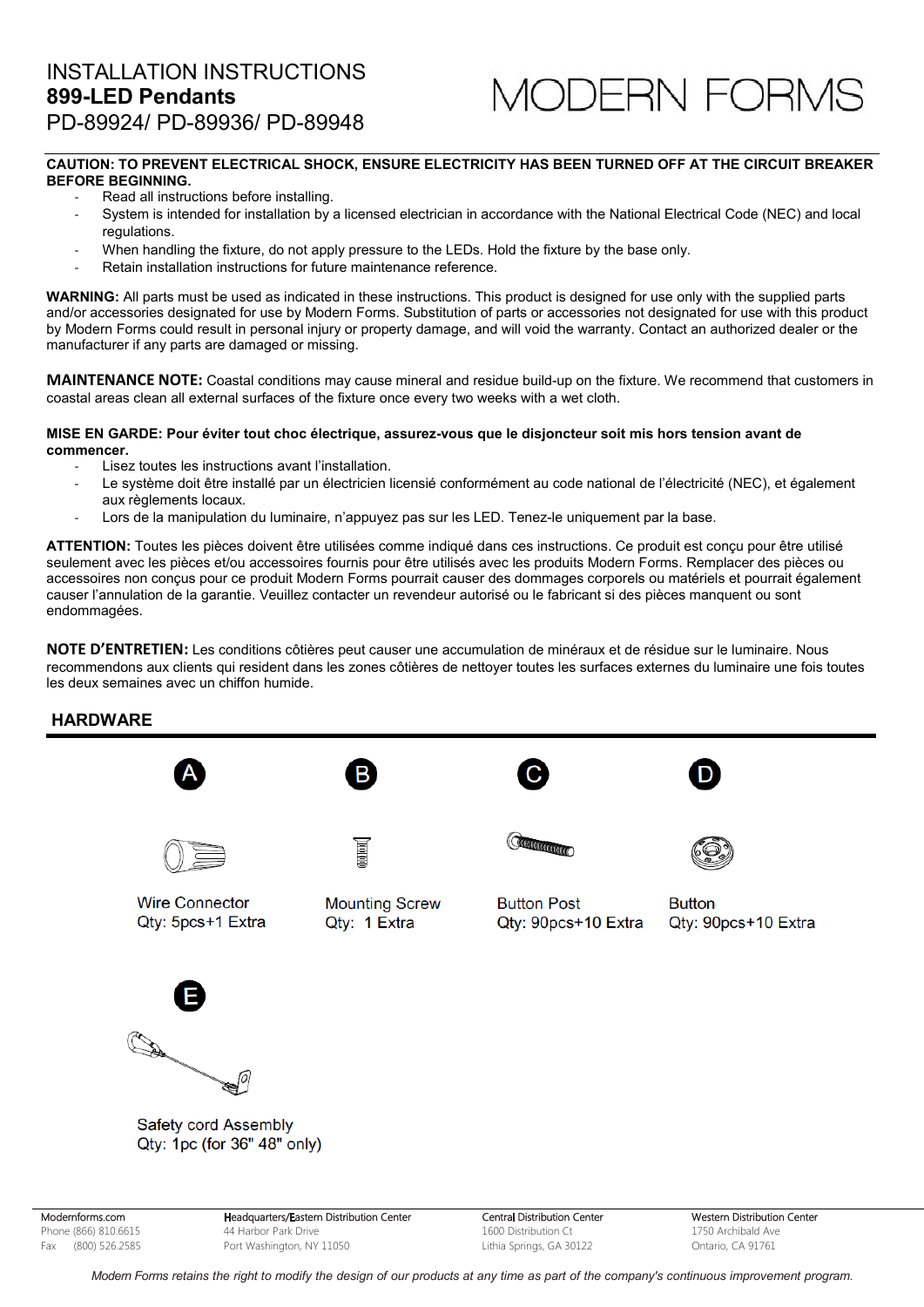## INSTALLATION INSTRUCTIONS **899-LED Pendants** PD-89924/ PD-89936/ PD-89948

# 10DERN FORMS

## **PREPARATION**

- 1. Shut off the power at the circuit breaker and remove existing fixture, including the crossbar.
- 2. Carefully unpack your new fixture and lay out all the parts on a clear area. Be careful not to lose any small parts necessary for installation.

### **ASSEMBLING THE FELT SHADE (Fig.1)**

- 3. Unfold felt assembly with buttons facing up (11 sets assembled by button, 1 set tied up with wire tie).
- 4. Align the spread felt pieces as shown (Fig. 1), then connect them using the buttons and button posts. Layer the branches before attaching them. Connect all 11 felt assembly sets. The buttons should be facing up.

**NOTE:** The felt pieces are flexible and will take shape as they are assembled together. Do not bend the felt pieces.

5. Cut off the wire tie on the last set of felt assembly and connect each piece upon the felt shade. Keep the top five branches open for light source installation.

**NOTE:** If the assembled felt ball becomes misshapen due to gravity factors such as long suspension or moisture, it can be disassembled and ironed piece by piece with an iron. After flatting the felt pieces, assemble them again.



Modernforms.com Phone (866) 810.6615 Fax (800) 526.2585

Headquarters/Eastern Distribution Center 44 Harbor Park Drive Port Washington, NY 11050

Central Distribution Center 1600 Distribution Ct Lithia Springs, GA 30122

Western Distribution Center 1750 Archibald Ave Ontario, CA 91761

Modern Forms retains the right to modify the design of our products at any time as part of the company's continuous improvement program.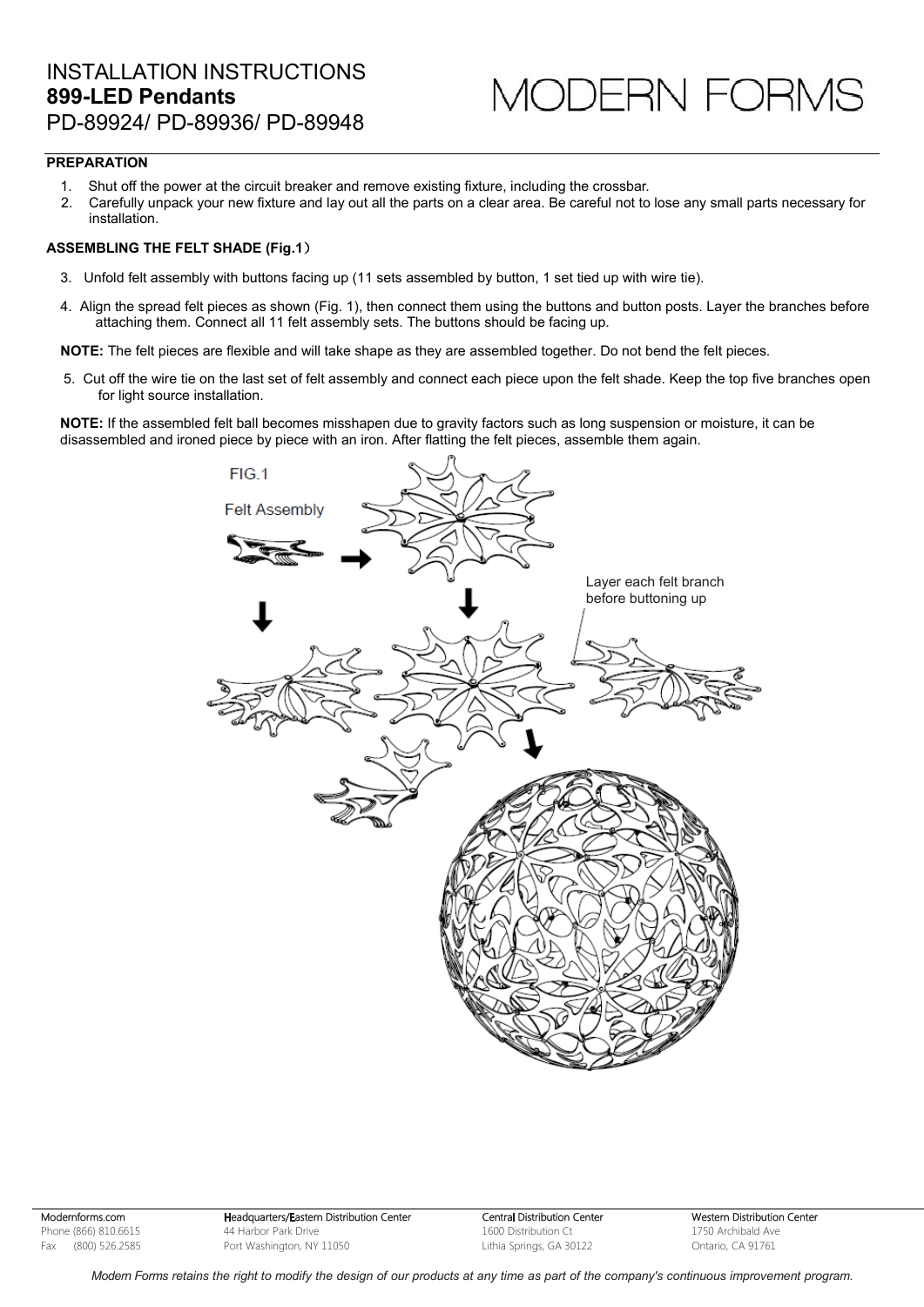MODERN FORM

## **ASSEMBLING THE LIGHT SOURCE (Fig.2)**

- 6. Thread the cable through the inner rod (packed with felt assembly). Carefully insert the bracket into the glass, place the cover on the glass, secure it with the rod nut.
- 7. Thread the tube onto the inner rod, put the support cover through the tube and inner rod open side facing up. Insert rod assembly into the felt shade from the top. Insert the wire and tube through the open section of the fabric shade and secure them with the washer and fixing nut.



#### **ASSEMBLING THE DOWNROD AND CANOPY (Fig.3)**

8. Choose the number of downrods suitable to your application. Thread the fixture wire through the rods, swivel and canopy. Connect the canopy, rods and fixing nut, making sure all are tightened.

Modernforms.com Phone (866) 810.6615 Fax (800) 526.2585

Headquarters/Eastern Distribution Center 44 Harbor Park Drive Port Washington, NY 11050

Central Distribution Center 1600 Distribution Ct Lithia Springs, GA 30122

Western Distribution Center 1750 Archibald Ave Ontario, CA 91761

Modern Forms retains the right to modify the design of our products at any time as part of the company's continuous improvement program.